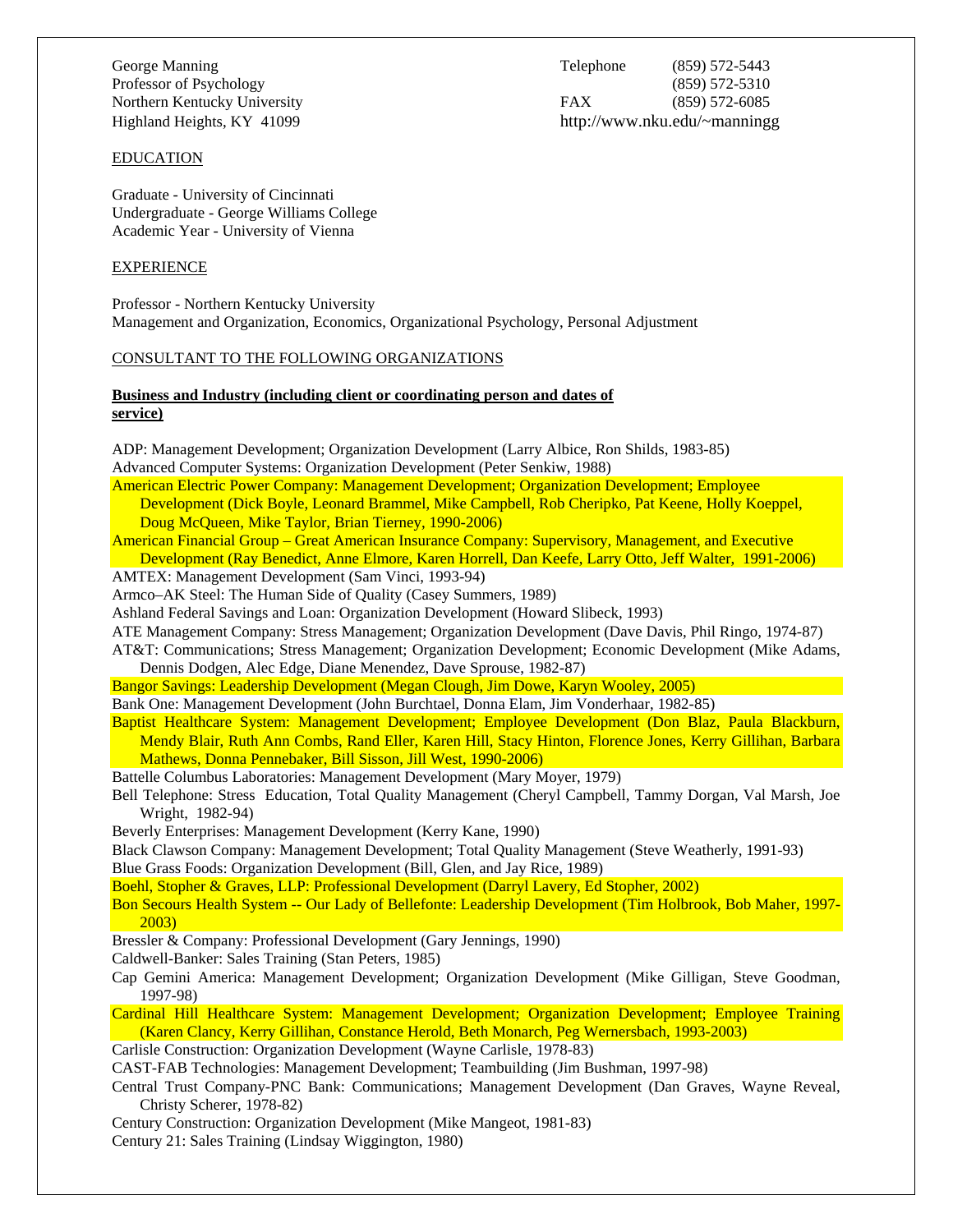- Children's Hospital Medical Center: Management Development; Staff Development, Mayerson Center for Safe and Healthy Children (Mike Buncher, Patricia Myers, Carolyn Palmer, Frank Putnam, Rich Ruddy, Robert Shapiro, 1999-2002)
- CHOICECARE: Organization Development, Management Education ( Mike Barber, Dan Gregorie, Judy Snyder, Sue Russell, 1993-94)
- CHOICE HOTELS: Organization Development; Managing Change; Customer Service (Pete Jordan, Steve Mullinger, Sally Rotundo, 1995-2002)

Cianbro: Management Development (Kellie Guarino, Peter Vigue, 2002-03)

Cincinnati Gas & Electric: Management Development; Career Development; Stress Education (Dan Depperman, Michele Hanna, Bob McElfresh, John Procario, 1988-94)

Cincinnati Milacron: Customer Relations; Employee Involvement; Executive Development; Stress Education (Al Aerni, Brad Baker, Jack Cahall, Amy Johnson, John Philp, Paul Quealy, George Sederberg, 1976-98)

Cinergy (CG&E - Public Service of Indiana): Professional Development (Wendy Nepute, Jim Powell, Ingrid Ross, Amy Stohl, Dale Timmester, 1994-2005)

CITICASTERS: Management Development (Suzanne Cook, Terrance Miller, 1995)

Clarion Corporation: Management Development (Mary Schumer, Dick Searles, 1989)

Clark-O'Neill: Organization Development (Mary Ellen Long, 1986)

Clopay Corporation: Dealer Communications (Pat Lohse, 1990)

Columbia HCA (Pinelake Medical Center): Management Education; Strategic Planning (Harry Alvis, Florence Jones, 1994-95)

Commonwealth Hotels: Management Development (Dan Fay, Gordon Snyder, 1990-1999)

- Corrections Corporation of America (CCA): Organization Development (Nancy Cook, J. Michael Quinlan, James Turner, 1999-2005)
- Cracker Barrel: Management Development (Thomas Pate, 2000)
- Crozer-Keystone Health System Chess Penn Healthcare Center: Board Planning; Staff Development (Bob Smith, 2000)
- Dayton Power and Light: Leadership Development; Employee Development (Judi Blair, Pat Swanke, 1998-2004) Delmar Publishing: Communications; Stress Management (Greg Whalen, 1982-86)

Drackett Company: Management Development (Craig Hendricks, 1984-86)

- Drake Medical Center: Leadership Development (Roberta Bradford, Nancy Byrd, Stephanie Byrd, 2002-2004) Drawbridge Inn: Staff Training; Management Development (Jerry Deters, 1976-86)
- Duke Energy/Cinergy: Helping People Through Change (Terri Anacker, Brenda Carnahan, Terri Hall, Ingrid Ross, Mary Turner, 2006)
- Dupps Company: Management Development; Communication and Employee Development (John Dupps, 1984-87) Eastern Maine Healthcare Systems - Inland Hospital: Leadership Development (Dan Booth, 2005-06)
- Emory University: Management and Employee Development (Elaine Gossett, Bob Hascall, 1998-2000)
- Episcopal Retirement Homes: Professional Development (Nan McCart, Lori Murrell, 2003)

Executive Inns: Supervisory Training (Paul Luersen, 1980-82)

First Transit: Executive Development (Rich Clair, John Farrell, 2000)

FRCH Worldwide Design: Management Development (Johanna Orndorff, Kevin Roche, James Tippmann, 1996) Frequency Marketing: Management Development (Donna Specht, 1992)

Frisch's Hotels and Restaurants: Management Development; Organization Development (Mary Bogner, Mike Conner, Marvin Fields, Leslie Finley, Tim Florek, Carl Goodin, Ron Heineman, Steve Kibbing, Steve Martin, Becky Methany, 1978-2006)

FUJITEK: Management Development (Dave McLaughlin, Takakazu Uchiyama, 1988-89)

General Electric: Management Development (Dusty Baker, John Kinney, George Strizak, 1986-89)

Glass Menagerie: Employee Development (Tom Behle, 1985)

Grady Real Estate: Management Development; Sales Training (Jack Hoeting, George Meinhardt, 1984-85)

Griffin Industries: Organization Development (Dennis Griffin, 1978)

Health Alliance of Greater Cincinnati -- The Christ Hospital, University Hospital, The St. Luke Hospitals, The Jewish Hospital, The Fort Hamilton Hospital, Alliance Primary Care: Organization Development; Management Education; Physician Leadership Development (Connie Burkhart, Stephanie Byrd, Jack Cook, Earnest Davis, Bill Finney, Bob Griffith, Reginna Hartman, Jim Kingsbury, Nancy Kremer, Alex Rodriguez, Shawn Stovall, Phil Tempel, Dan Vinson, Kate Williams, 1997-2006)

HealthSouth: Staff Development (Anna Bennett, Andrea Crookston, 2002)

Heartland Regional Hospital: Organization Development (Sharon Cox, Rob Followell, Ron Seal, 2001-2002)

Hillenbrand Industries: Employee Development (George Brinkmoeller, 1985)

Hilliard Lyons: Professional Development (Jim Allen, Ted Stier, 2003)

H.J. Hosea and Sons: Employee Development (David Hosea, 1975-82)

Hopple Plastics, Inc.: Management Development ( Ardella Bachmann, John Hopple,1988)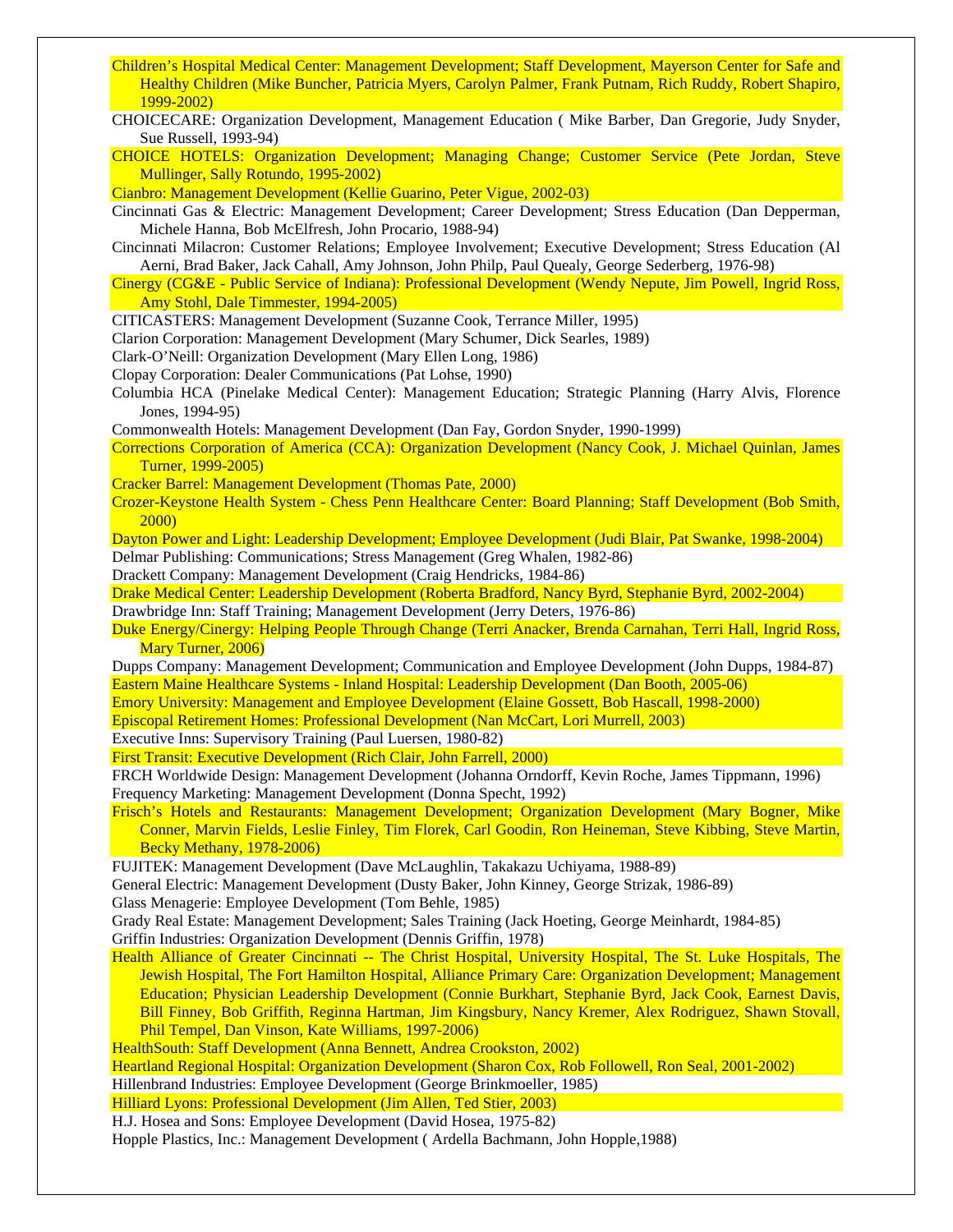Humana – Jewish Hospitals: Organization Development; Management Development; Physician Executive Development (Becky Adams, Craig Brammer, Polly Marquette, Joan Murdock, 1997-2006)

Huntington Bank: Management Development (Merwin Grayson Jr., John Toelke, 1989)

IBM: Stress Education; Business Ethics; Management Development; Quality Programs (Bob Axt, Cincinnati; Sherrie Bayman, Gaithersburg; John Bethea, Charlotte; Liz Bidinotto, Boulder; Barb Brangden, White Plains; Carter Brown, Bethesda; Bob Caplon , Bethesda; Bob Didio, White Plains; Sheila Feeko, Endicott; Gonzalo Goichochia, Miami; Ray Hilvert, Cincinnati; Denise Heydt, Colorado Springs; Blanch Hoffman, Gaithersburg; Ike Ison, Lexington; Alethea Jacob, Norwalk; Don Jones, World Trade; Marianne Kaiser, Rockville; Larry Kearney, Raleigh; Eva Klivington, Rossalyn; Ted Lalos, Rockville; Steve Lange, Lexington; Jim Lawrence, Boca Raton; Dinah Lockhart, Gaithersburg; Paul Maguire, White Plains; Cindy Manarin, Bethesda; Sandra Marshall, Gaithersburg; Ernie Morissey, Charlotte; Shae Murrell, Gaithersburg; Shirley Nelson, Rockville; Trish Noonan, Atlantic City; Karen Norris, Gaithersburg; Vicki Pendleton, Rockville; Pam Patrick, Sunnyvale; Vickie Powers, Gaithersburg; Jim Prescottt, Burlington; George Purcell, Poughkeepsie; Nancy Reed, Rockwell; John Slayton, Sunnyvale; George Smith, Denver; Mauree Sutlee, Honolulu; Ann Washington, Houston; Archie Weddington, Lexington; Logan Williams, Bethesda; Paul Young, Gaithersburg, 1982-96)

Imperial Adhesives: Management Development (Bob Johnson, 1996-98)

Independent Anesthesiologists, Inc.: Organization Development (Mike Buncher, Richard Park, 1995)

Island Creek Coal Company: Management Development (Larry Edmonson, 1981)

Jewish Hospital – Frazier Rehabilitation Institute: Organization Development (Tracy Hurst, Jean Russell, 2003) Jim Huff Realty: Sales Training (Jim Huff, 1979)

John Hancock Insurance Company: Personnel Assessment (Frank Clegg, 1969-70)

John C. Lincoln Health Network: Physician Education (Jan Baum, Stephan Nathan, 2003)

Johnson & Johnson - Ethicon-Endo Surgery: Management Education (Ken Bloemer, 2000)

Jones Intercable: Organization Development (Don Sutton, 1987)

Kahn's - Sara Lee: Employee Development; Sales Training; Stress Management (Dick Dedden, Kathleen Horner, Ernie Johnson, Rick Mullen, 1985-88)

Kentucky Utilities Company: Management Development (Martha Casher, Corless Wiley, 1985)

- King Kwik, Inc.: Management Development; Communication and Employee Development (Bert Amann, Sam Vinci, 1970-84
- King's Daughters Medical Center: Management Development (Larry Ferguson, Susan Graham, Tim Holbrook, 2006)

Klosterman Baking Company: Management Development; Employee Development (Carol Mullen, 1991) Kohnen & Patton: Organizational Development (Andy Patton, Mark Zumo, 2000)

Kroger Company: Management Development; Human Resource Development (Dennis Barton, Suzanne Gaker, Paul Gibson, Steve Houchin, Dan Lainhart, Phil Lewis, Jim McLaughlin, John Strobach, Linda Tuttle, John Wagner, 1981-2003)

Kratz-Wilde Machine Tool Company: Management Development (Tim Schneider, 1981-83)

Life Federal Savings & Loan: Organization Development (G.W. Ammerman, Jr., Ed Whitehead, 1979-81)

LifeNet-Air Methods: Leadership Development (Kathleen Balley, Ken Grimes, Gail Helmly, Tim Smith, 2005-06) Litton Industries: Management Development (Steve Templeton, 1981-84)

Louisville Gas and Electric Company (EON-US): Management Education (John Seay, Dave Vogel, Wendy Welsh, 2002-2006)

Mannesmann - Stabilus: Organization Development (Doug Lea, Heidi McMinn, Dave Richeson, 2000-2003)

- Marriott Corporation: Management Development; Stress Education; Employee Development (Paul Lichwan, Charles Noda, Roy Raskin, George Reyes, 1982-85)
- Marion Merrell Dow Lepetit Research Center, Strasbourg Research Center, Cincinnati Reseach Center: Organization Development; Strategic Planning (Majo Bildstein, Maurizio Denar, Allen Ewing, Richard Jackson, Wybren de Jong, Walter Lovenberg, John Orwin, Ermanno Robbotti, Guy Tell, 1987-92)

Martin's Point: Organization Development (David Howes, 2003)

Medisync (PriMed-Health First)-Norumbega-Martin's Point: Physicians Leadership Resource Group: Physician Leadership and Organization Development (Richard Bernstein, Charles Burger, Mark Couch, David Howes, Marty Lehenbauer, Bob Matthews, 2002-2003)

MINACT, Inc. (U.S. Job Corps): Management Development (Dianne Fraser, Booker T. Jones, 1988) Montgomery Inn: Management Development (Dean Gregory, Tom Gregory, 1984-85)

Multi-Craft Litho, Inc.; Organization Development (Tom Gibbs, Debbie Pfaff, Darryl Thiery, 1990)

National Occupational Competency Testing Institute: Staff Development (Kay Mack, 1999)

National Underwriter: Sales Training; Organization Development; Customer Service (Clarence Barnes, Gary Baumgartner, Jim Stegman, 1988-95)

Oncogene Science –OSI Pharmaceuticals: Management Development (Colin Goddard, 1997-98)

Patient First, P.S.C.: Organization Development (Chip Phillips, Don Saelinger, 1996-98)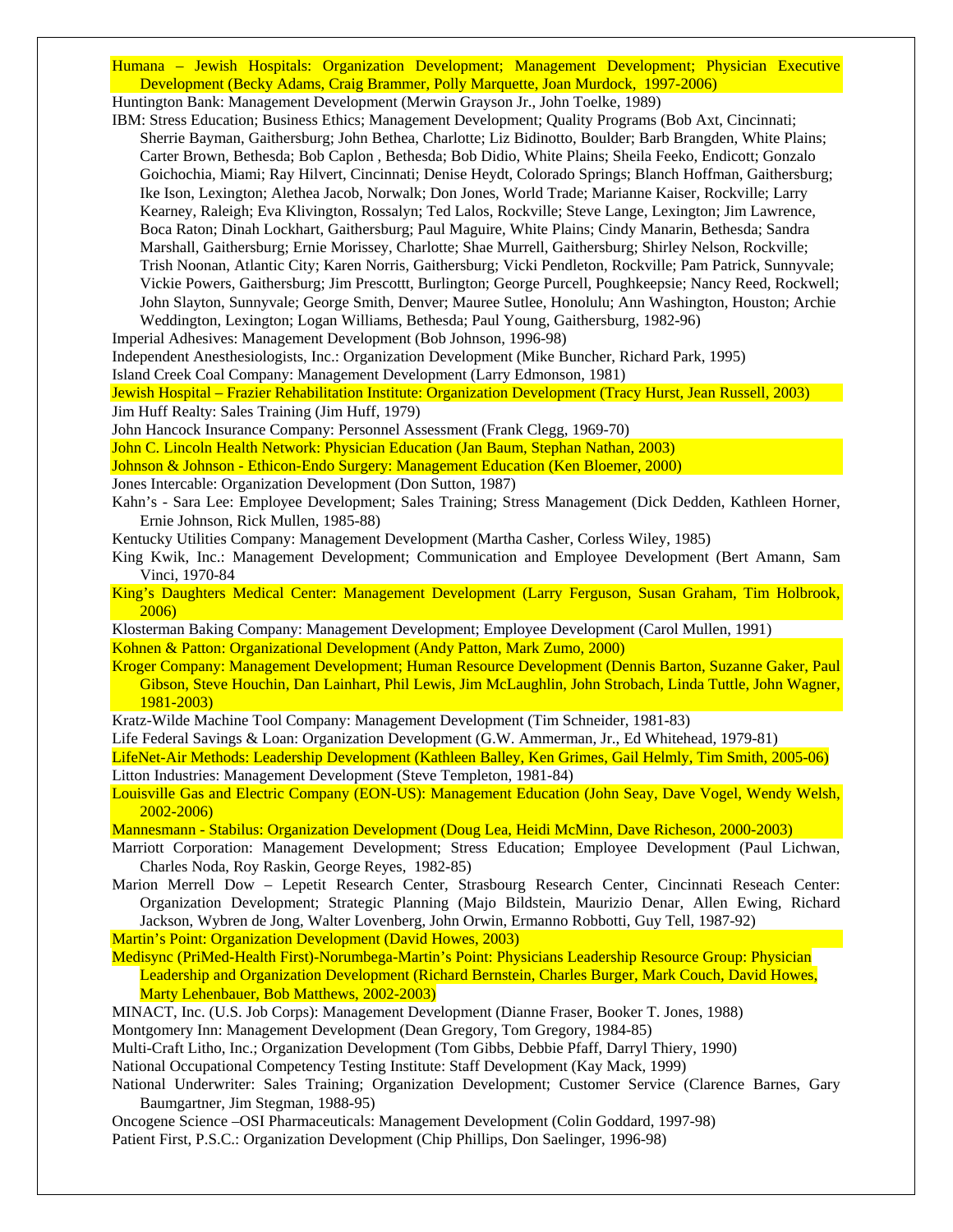Patron Graphics: Organization Development (Ron Hager, 1998) People's Liberty Bank: Management Development (George Archbold, Ralph Haile, 1980-82) Peterson Hospital - Ohio Valley Medical Center: Strategic Planning; Management Development; Staff Education (Betty Jo Sproull, 1997-2001) Pinger -- Dan Pinger Public Relations: Stress Education (Michelle Harlan, Julie Maslov, Dan Pinger, 1999-2000) Plastic Molding Corporation: Stress Education (Thom Gerdes, Mitch Mullins, 1989) Premier Health Care: Professional Wellbeing – Preventing Physician Burnout (William Cole, Paul Kolodzik, John Lyman, Wade Smith, 2006) River Region Medical Center: Organization Development (Florence Jones, 2000) Quality International: Organization Development (Peter Jordan, Steve Mullinger, 1986-90) Re/Max Creative Realty: Planning and Professional Development (Janice Mueller Smith, 1996) Re/Max International: Organization Development (Bill Davis, Scott McPherson, 1995-96) Roach, Inc.: Management Development (Rob Auble, 1981) Rotek, Inc.: Organization Development (Charles Mitchell, 1983-86) Schiff Kreidler Shell Insurance: Employee Development (Tom Dietz, Joe Drew, 2005) SENCO Products: Management Development (David Riordan, 2005-06) SDRC–Structural Dynamics Research Corporation: Employee Development (Robert Farrell, Howard Pollster, 1979) Signature Real Estate: Staff Development; Sales Training (Paul Wesselkamper, Ed Packer, 1979-80) Sisters of Mercy: Organization Development (Terri Stewart, 1997) Southwestern Ohio Steel Corporation: Management Development; Personnel Selection (Jacque Huber, 1974-81) Squeri Foods: Management Development (Don Follmer, 1985) Standard Publishing: Management Development; Teambuilding (Lil Weitkamp, 1995) Strasburger Enterprises of Texas: Organization Development (John Caperton, Tom Strasburger, 1976) Straus-Keilson (Core Mark): Management Development (Debbie Burris, Dick Kunkel, 1985) Sun Link Health Care System -- Chestatee: Management Development (Harry Alvis, Rob Followell, 2003-04) Sun Oil Company: Organization Development (Pete Bowker, 1971-78) Ten Broeck Hospitals: Management Development: (John Hollinsworth, Michele Oldham, 2003-04) Tastemaker: Leadership and Supervisory Development (David Condon, Mike Conner, Marie Nelson, Terri Stewart 1990-94) The Jackson Laboratory: Leadership Development (Donna Bruno, Chuck Hewitt, Mae Landesman, Megan Macauley, Rick Woychik, 2005-06) The Nature Company: Management Development (Debi Sharkey, Shari Watson, 1992-95) The Urology Group: Organization Development (Bill Monnig, Earl Walz, 1992-2006) Total - Cook Composites and Polymers: Management Development (Dennis Hercules, George Kunkel, Judy Mourey, Paul Schaefer, 1996-98) TriHealth: Management Education (Will Groneman, John Prout, Jennifer Skinner, Claus von Zychlin, 2000-2006) United Dairy Farmers (UDF): Management Development (Kathleen Horner, Joe Pedoto, Sam Vinci, 1985) University of Cincinnati Medical Center -- Department of Anesthesia: Planning and Faculty Development (Phillip Bridenbaugh, 1995); Department of Family Medicine: Faculty Development (Alan David, 1997) University of Louisville Healthcare/Hospital: Leadership Development (Bill Tharp, James Taylor, Pam Ward, 2002- 04) Urology of Indiana: Physician Wellbeing (Jana Abrams, Glen Brunk, 2003). Van Melle USA: Management Development (Melanie Bingham, Marius Van Melle, 1996-97) VHA New England: Leadership Development (Kathryn Hayes-Hallowell, Arnie Mattis, Bill Vanderburg, James Witherell, 2003-04) Wendy's International, Inc.: Management Development and Teambuilding (Brian Fields, Tom Rodenkirk, 1988-90) Wesley Medical Center: Management Development (Heather Brown, Kelly Russell, Ron Seal, 2005-06) West Shell: Sales Training; Management Development (George Meinhardt, Mary Jo Schuerman, West Shell, John Toelke, 1979-89) Wolfe, Maton, Sheehan Realty: Sales Training; Management Development (Rick Wolfe, 1979-80) **Government (including client or coordinating person and dates of service)** Airport Operators Council International (AOCI): Human Resources Management -- Philadelphia, Cleveland, Miami, Seattle (Jim McCormick, 1983-89) Area Development Districts: Barren River (Becky Bruce, Dot Darby, Jack Eversole,1977-2003); Blue Grass (Jas Sekhon, 1975-2000); Buffalo Trace (Beth Hillenmeyer, Steve Miller, Terrell Ross 1978-94); Cumberland Valley (John Brunner, Gatliff Craig, 1977-94); FIVCO (David Salisbury, 1974-82); Gateway (Charles Jones,

Jim Templeton, 1977-80); Green River (Nelda Barnett, George Russell, Jiten Shah, Russell Sights, Jim Youngquist, 1975-95); Kentucky River (Ken Blair, Linda Gayheart, 1980-95); KIPDA (Neil Farris, 1976-80);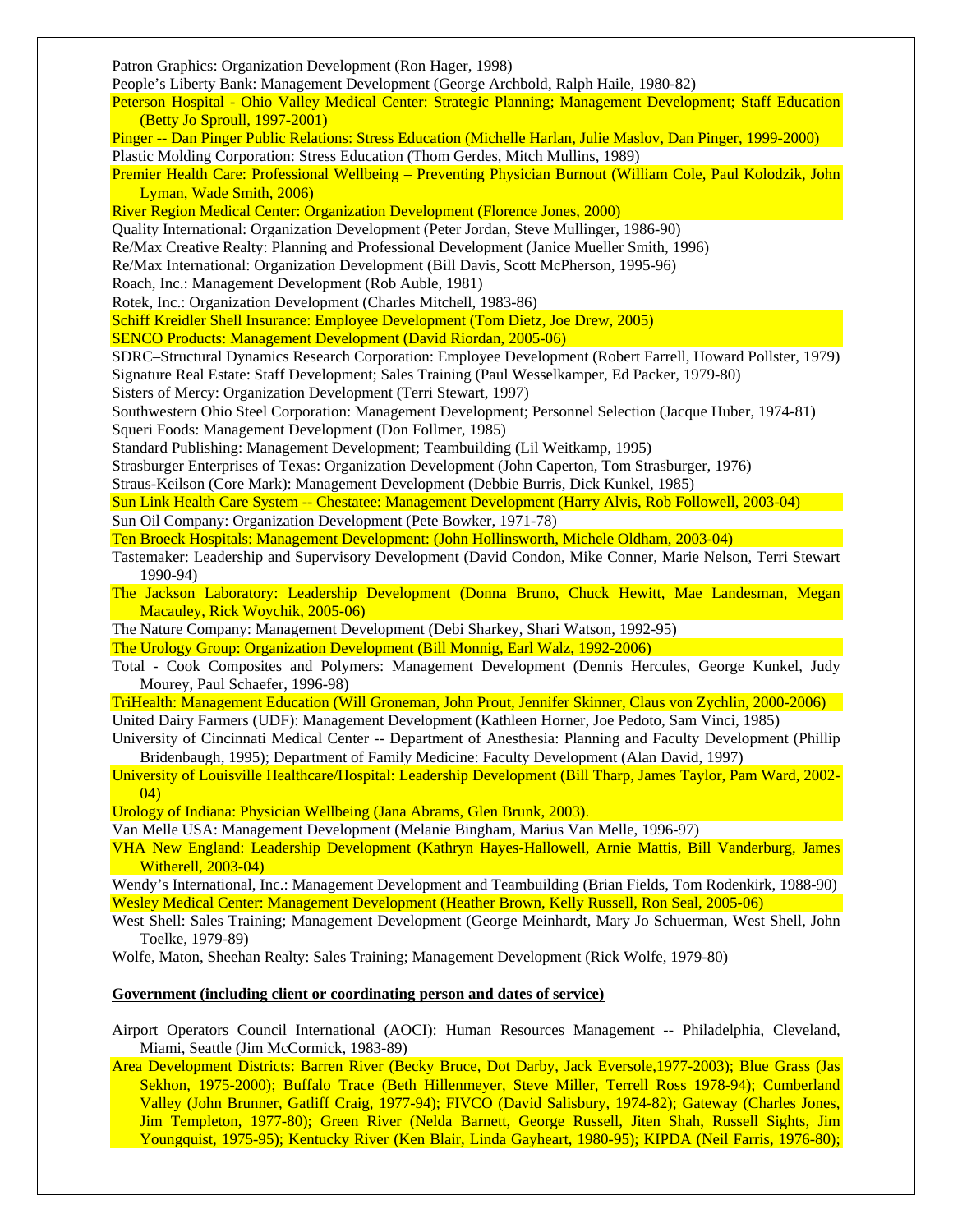Lincoln Trail (Jim Greer, 1980); Northern Kentucky (Gene Archbold, Gordon Mullins, Deena Skees, 1974-79); Pennyrile (John Adams, 1979-82); Purchase (Henry Hodges, 1980)--Board and Staff Development

Austin Capital Transit Authority: Leadership Development (Gracie Diaz, Fred Gilliam, Donna Simmons, Elaine Timbes, 2005-06)

Barren River Aging Council: Staff Development (Debbie McCarty, 1990)

Beechwood Independent Public Schools: Staff Development (Debbie Elicker, 2006)

- Birmingham-Jefferson County Transit Authority (MAX): Board and Staff Development (Al Richards, Cindy Van Horn, 1986-87)
- Central Contra Costa Transit Authority (CCCTA: Staff Development (Bob Patrick, 1983)
- Charlotte Transportation District: Employee Development (Dave Hines, 1979)

Cincinnati/Northern Kentucky Airport: Organization Development; Management Education (Ralph Drees, Robert Holscher, 1984-1993)

Clark County Court: Staff Development (Marian Howard, 1980)

Clermont County Commissioners: In the Interest of Children -- Planning and Development; Private Industry Council -- Strategic Planning; Leadership Development; Teambuilding -- Permits and Inspections (Doug Brothers, Steve Brooks, Dave Clark, Martha Dorsey, John McManus, Steve Wharton, Stephanie Wyler, 1993-2006)

Clermont County Engineer: Planning and Management Development (Carl Hartman, Joe Uecker, 1996)

Clermont County Municipal Court: Planning; Staff Development (Tom Herman, 1998)

Cleveland-Hopkins International Airport: Communications; Organization Development (George Doughty, Cynthia Rich, 1981-90)

Connecticut Transit Authority: Management Training; Employee Involvement; Organization Development (Dave Lee, Bob Lorah, Steve Warren, John Williams, 1980-86)

Council on Aging of the Cincinnati Area: Professional Development (Robert Logan, 1998)

Covington City Government: Management Development; Police Training (Joe Condit, Wally Pagan, 1974-83)

Decatur, Illinois: Community Development (Barry Dickston, 1984-85)

Delaware Administration for Regional Transit (DART): Stress Management; Employee Development (Pete Cipolla, Bob Taylor, 1982-86)

Delaware Department of Transportation: Management Development (Bob Taylor, 1986)

Denver Regional Transportation District: Management Development (Jim Barber, Janice Nowlan, Mike Smith, 1983)

Denver (Stapleton) International Airport: Management Development and Teambuilding (George Doughty, JoAnn Henderschidt, 1984-87)

Department of the Army - Headquarters, Combat Engineering: Organization Development (Jerry Warner, 1986) East Kentucky Health System: Organization Development (Tony Goetz, 1978-79)

Eastern Kentucky University: Criminal Justice Education; Leadership Development (Rich Boyle, Brett Scott, Bob Stone, 1970-2006)

Embry-Riddle Aeronautical University: Communication for Safety (Carla Marshione, John McCollister, 1980) Erlanger-Elsmere School System: Planning and Development (Harold Ensor, Carol Lainhart, 1988)

Federal Aviation Administration (FAA): Organization Development (Cynthia Rich, 1994-95)

Florence City Government: Management Education (Regina Blain, Jeffrey Koenig, Diane Whalen, 2002)

Fort Thomas City Government: Staff Development (Carol Monroe, Dave Noran, 1976-80)

Gateway Public Health District: Staff Development (Grace Eddison, 1982-84)

Governor's Cabinet--Commonwealth of Kentucky: Organization Development (Martha Layne Collins, 1985-86) Governor's Office for Policy and Management: Staff Development (Ron Carson, Bill Hintze, 1987)

Grant Career Center: Staff Development (Ken Morrison, Barb Simpson, 1996-2002)

Great Oaks Joint Vocational School District: Organization Development (Harold Carr, Sharon Lowry, 1992)

Greater Lansing Convention and Visitor's Bureau: Board Planning and Teambuilding (Tom Galyon, 1991)

Greater Peoria Airport Authority: Organization Development (Ron Burling, 1978)

Greater Peoria Transit Authority: Employee Development (Charles Ostendorf, 1978)

Greater Portland (Casco Bay) Convention and Visitors Bureau: Leadership Development (Lauren Keyser, Lynn Tillotson, Barbara Whitton, 2003)

- Hamilton County Board of Mental Retardation and Developmental Disabilities: Organization Development (Malti Patel, 2001)
- Hamilton County Commissioners: Organization Development; Employee Development (Sharon Booker, John Dowlin, David Krings, 1992-2003)

Hamilton County Communications Department (911 Emergency Response): Leadership Development (Bill Hinkle, Lisa Sorn, 2000)

Hamilton County Department of Building Inspections: Staff Development (Tonia Edwards, 2002)

Hamilton County Department of Environmental Services: Staff Development (Barry Burton, 1994-95)

Hamilton County Department of Human Resources: Management Education (Wanda Coates, Don Thomas, 1993)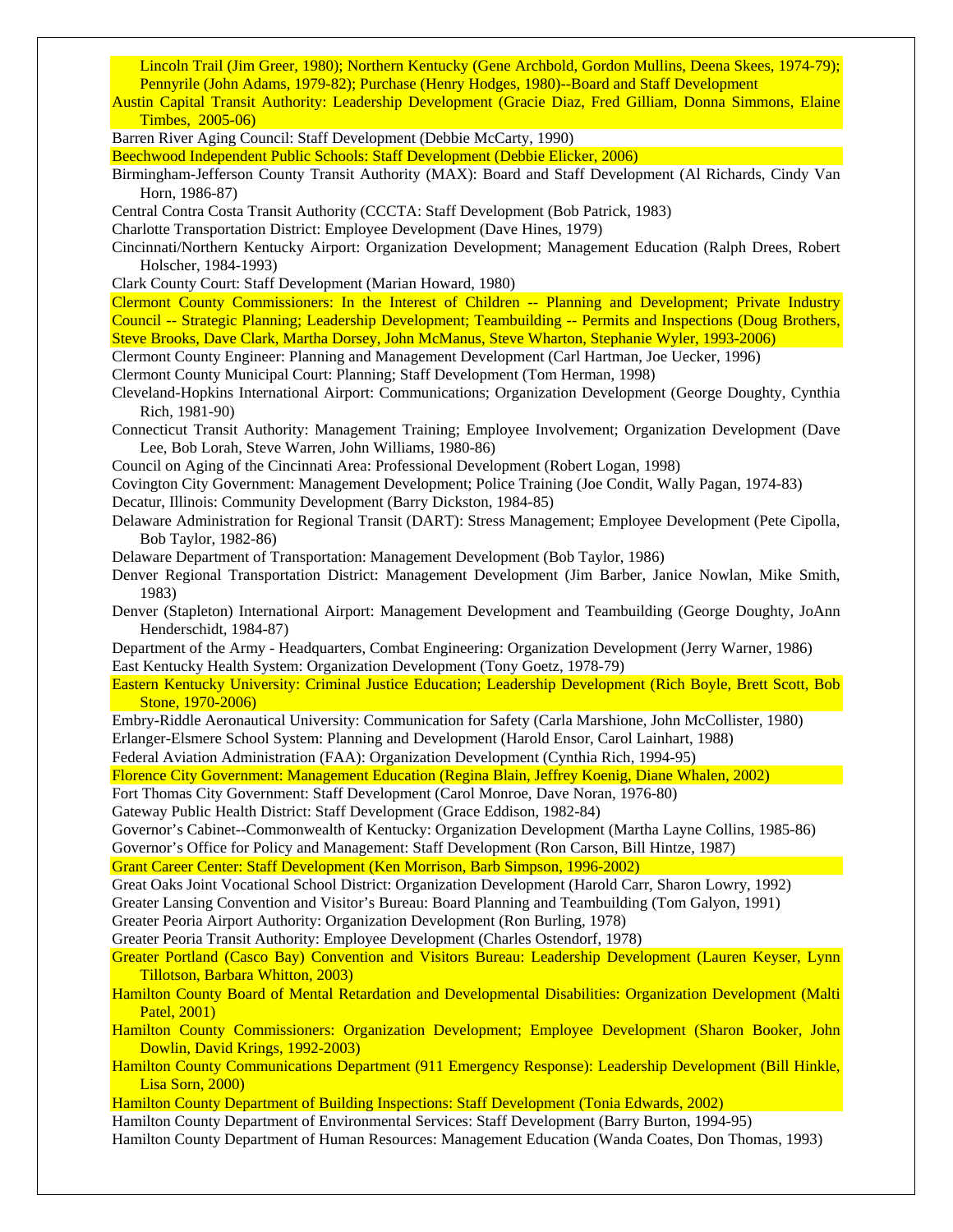Hamilton County Juvenile Court System: Hillcrest Leadership Development (Cathy Baskett, Betty Fox, Obissogun Kokuma, Joe Zurad, 2000-2003)

Hampton, Virginia (Pentran) Transit Authority: Staff Development (Tom Black, 1978-80)

Houston Transit Authority: Employee Development (Ralph Hennie, Russ Pence, 1984-85)

Indiana Department of Corrections: Correctional Officer Training (Bill Holloway, 1970-72)

Indianapolis International Airport: Management Development (Jim McCue, Dan Orcutt, 1983-85)

Indianapolis Public Transportation Authority (METRO): Management Development (Jim Armington, Thomas Weakley, 1984)

Internal Revenue Service: Stress Education (Roberta Bolten, Bob Freer, Deborah Greene, Marilyn Martinez, Lyn Rigler, Betty Smith, Cheryl Walters, 1979-94)

Jefferson County School System: Human Relations; Multi-Cultural Awareness (Fay Leach, Bernard Minnes, Donna Sampson, 1977-78)

Kansas City Area Transit Authority: Staff Development (Larry Huffman, 1976)

Kentucky Cabinet for Human Resources: Organization Development (E. Austin Jr., Dennis Boyd, James P. Daniels, Anna Grace Day, Gerald Dutton, William Gardner, George Hancock, Karen Hascal, Carlos Hernandez, Peggy Mooney, Kevin Pangburn, Don Ralph, Nancy Rawlings, Mike Robinson, Phillip Spangler, Mike Townsend, Treva Wright-Donnell, 1986-2006)

Kentucky Center for Public Issues: Organization Development (Laura Voss, 1992)

Kentucky Commission on Human Rights: Board Planning and Staff Education (Beverly Watts, 1993-2001)

- Kentucky Corrections Cabinet: Assessment; Planning and Organization Development; Leadership Development (Joe Barbee, Bob Bryant, Chuck Holmes, Chris Kleymeyer, Jack Lewis, Albert Lindner, Burnet Napier, John Rees, Bret Scott, J. Taylor, George Wilson, 1970-2006)
- Kentucky Department of Education: Leadership Development -- Site-Based Education (Nick Melnick, 1991)

Kentucky Department of Local Government: Staff Development (Ralph Ed Graves, Gordon Mullins, 1976-79)

Kentucky Department of Personnel: Management Development (Thomas Greenwell, 1987)

- Kentucky Department of Justice: Institution Audit; Staff Development; Law Enforcement Training (Bob Bryant, Brett Scott, Bob Stone, 1970-81)
- Kentucky Energy Cabinet: Organization Development (George Evans, Jr., 1986)
- Kentucky Farm Bureau: Leadership Development (Faye Lowe, Doyle Cunningham, 1999)
- Kentucky Finance and Administration Cabinet: Organization Development (Gordon Duke, Jolene Greenwell, Mitchell Payne, James Ramsey, Danny Shearer, 1986-87)
- Kentucky Justice Cabinet: Planning and Organization Development (Norma Miller, 1987)
- Kentucky League of Cities: Planning and Organization Development (Sylvia Lovely, 1991)

Kentucky Lottery: Executive Development (Pam Dixon, Arch Gleason, Paula Ryans, Church Saufley, 1999-2000)

- Kentucky Natural Resources and Environmental Protection Cabinet: Management Development (Carl Bradley, 1988)
- Kentucky Revenue Cabinet: Organization Development (Gary Gillis, 1987)
- Kentucky State University: Organization Development (Bill Wilson, Brenda Schissler, 2002)

Kentucky Transportation Cabinet: Organization Development (Leslie Dawson, 1986-87)

- Kentucky Workforce Cabinet: One-Stop Shop/School to Work -- Leadership Development (Julia Gustafson, Lloyd Weaver, Treva Wright, 1996-2000)
- Lake Cumberland Health District: Employee Development (Pat Bell, 1986)

Legislative Research Commission (LRC): Staff Development (Vic Hellard, Mary Helen Miller, 1984)

Lehigh-Northampton Airport Authority: Management Development (Sherri Billowitz, Judith Dombraski, George Doughty, 1994-2003)

Lexington Convention and Visitors Bureau: Staff Development (David Lord, 2001)

Lexington Transit Authority (Lextran): Employee Development (Pete Cipolla, Pat Hamrick, 1980-82)

Louisville Board of Realtors: Broker Sales Training (Nat Sanders, 1995)

Louisville Department of Health: Employee Development (Bruce Lane, 1985)

Manchester Transit Authority: Employee Development (Herb Pence, 1977-80)

- Memphis Transit Authority: Leadership Development; Staff Development (Fred Gilliam, Will Hudson, Mike Hufnagle, Onita Jamieson, Frank Tobey 1982-2000)
- Miami Valley-Greater Dayton Regional Transit Authority (RTA): Staff Development (Mark Donaghy, Bob Edwards, 1979-2006)
- Moline Metropolitan Airport Authority: Management Development (John Baxter, George Kirk, 1978)
- Nashville Transit Authority: Staff Development (Jo Federspiel, Harvel Williams, 1983)

New Perceptions: Staff Development (Elizabeth Bernard, Bob Ryan, 1997-2003)

Norfolk Transit Authority (Tidewater): Staff Development (James Echols, 1980)

North Carolina State University (Wolfpack): Management Development (Ron Grote, Loretta Harper, Karen Helm, Charles Leffler, James Oblinger, Marilyn Stieneke 1985-2006)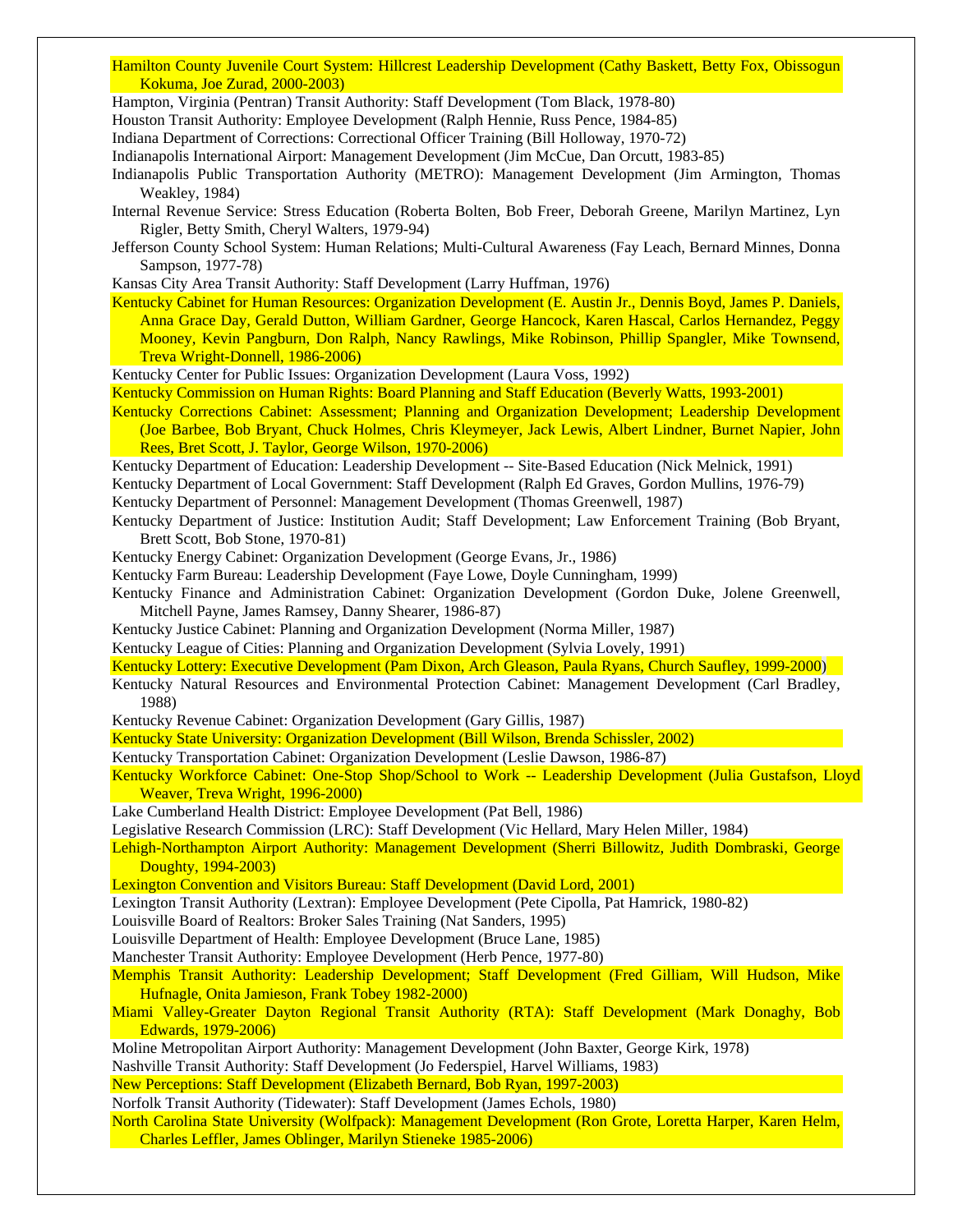Grieme, 1990) Northern Kentucky Family Health Center: Board and Staff Development (George Kent, Mike Quaranta, 1984-98) Northern Kentucky Head Start: Staff Development (Mabhari Tarikh, 1984) Northern Kentucky Independent Health District: Board and Staff Development (Pam Lee, Bob Smith, 1982-98) Northern Kentucky School-to-Work: Planning and Teambuilding (Lloyd Weaver, 1995) Northern Ohio Area-Wide Coordinating Agency (NOACA): Staff Development (Fred Pizzadez, 1985) NorthKey Community Care: Staff Development (Ed Muntel, Martha Stamper, 1999) Ohio-Kentucky-Indiana Regional Council of Governments (OKI): Staff Development; Board Planning (Martha Dorsey, James Duane, Marilyn Osborne , 1991-2000) Ohio Department of Education: Business and Marketing Education (Rick Mangini, 2000) Ohio Department of Environmental Protection: Management Development; Staff Development (Sharon Gbur, Craig Kleinhenz, Bunnie Stabile, 1995-97) Ohio Department of Mental Hygiene and Corrections: Parole Board and Correctional Officer Training (Nick Gatz, 1970-78) Ohio State University: Leadership Development (Kenneth Newstrom, 1978) Orlando Transit Authority (Osceola): Employee Development (Pat Hamrick, Al Meinze, Don Valtman, 1980-86) Paul Hoxworth Blood Center: Management Development; Employee Development (Tibor Greenwalt, Susan Halsted, Earl Walz, 1982-84) Pendleton County Schools: Staff Development (JoEllen Bentley, 2004) Pikeville College: Faculty/Staff Development (Wally Campbell, Hal Smith, 2002) Pittsburgh Convention and Visitors Bureau: Community Development; Management Development; Employee Training (Melissa Beck, Mary Grasha Houpt, Joyce Lee, Joe McGrath, Lynne Popash, 1990-2003) Pittsburgh Transportation Authority (PORT): Management Development (Tom Rochon, 1986) Queen City Metro: Organization Development; Human Relations; Stress Management; Employee Involvement; Diversity Education (Don Bennett, Vaughn Davis, Ed Harvey, Paul Jablonski, Tony Kouneski, 1974-97) St. Louis Transportation Authority (Bi-state Development Agency): Employee Development (Mike Setzer, 1984) San Bernardino Transit System (Omnitrans): Staff Development (Bob Chafin, Roger Chapin, Durand Rall, Michelle Robertson, 1979-85) Southbend Transit Authority (TRANSPO): Employee Development (Paul Tolliver, 1980) Southern Illinois University –Air Institute: Leadership Development (Ronald Kelly, 1979) Springfield Illinois: Community Development (Joe McGrath, 1985) Stockton Transportation District: Employee Development (Leroy Neva, 1982-83) Tampa City Government: Management Development (Cynthia Miller, Bonnie Wise, 2006) TENCO Private Industry Council: Board Planning (Marlene Duffy, 1995) Tennessee Commission on Aging: Communications; Management Development (Charles Heugley, 1982) Three Rivers Health District: Staff Development (Kathy Mefford, 1984) Transit Authority of Northern Kentucky (TANK): Customer Relations; Management Development (Mark Donaghy, Ray Lawrence, 1973-94) Transit Authority of River City (TARC): Staff Development (Dave Arnett, 1983) Tucson Transit Authority (SUNTRAN): Employee Development (Pete Weiglin, 1980) Tulsa Transportation Authority: Staff Development (Lawson Albritton, Gene Gooding, Richard Taylor, 1978-87) United Way of Cincinnati: Staff Development (Yvonne Gray, Rob Reifsnyder, 2002) United States Navy: Workplace Health and Preventive Medicine (Mark Long, Sally Vickers, 2004) University of Georgia: Organization Planning and Development (Loretta Harper, 1999) University of Illinois: Organization Development (Mayer Maloney, 1984) University of Kentucky –Department of Agriculture: Leadership Development (Karen Davis Parker, 2000) University of Miami: Professional Development (Vic Atherton, Georgia Norton, Mike White, 2003) University of Utah: Human Resource Development (Loretta Harper, Thuy Nguyen, 2001) Urban Mass Transportation Authority (UMTA): Employee Development -- Oklahoma City (Toby Akkola, Frank Enty, 1980) Washington Metropolitan Airport Authority: Organization Development (Clyde Bingman, Mike Brogan, Jim Wilding, 1989-90) Washington Metropolitan Area Transit Authority (WMATA): Management Development (Tom Black, Dick Page, 1981-82) Wendel Foster Center: Staff Development (Bob Mobley, JoAnne Rivas, 1982-94) Worcester Transit Authority: Employee Development (Herb Pence, 1985) **Professions, Trades and Associations (including client or coordinating person and dates of service)**

Northern Kentucky Area Planning Commission: Planning and Organization Development (Bill Bowdy, Ralph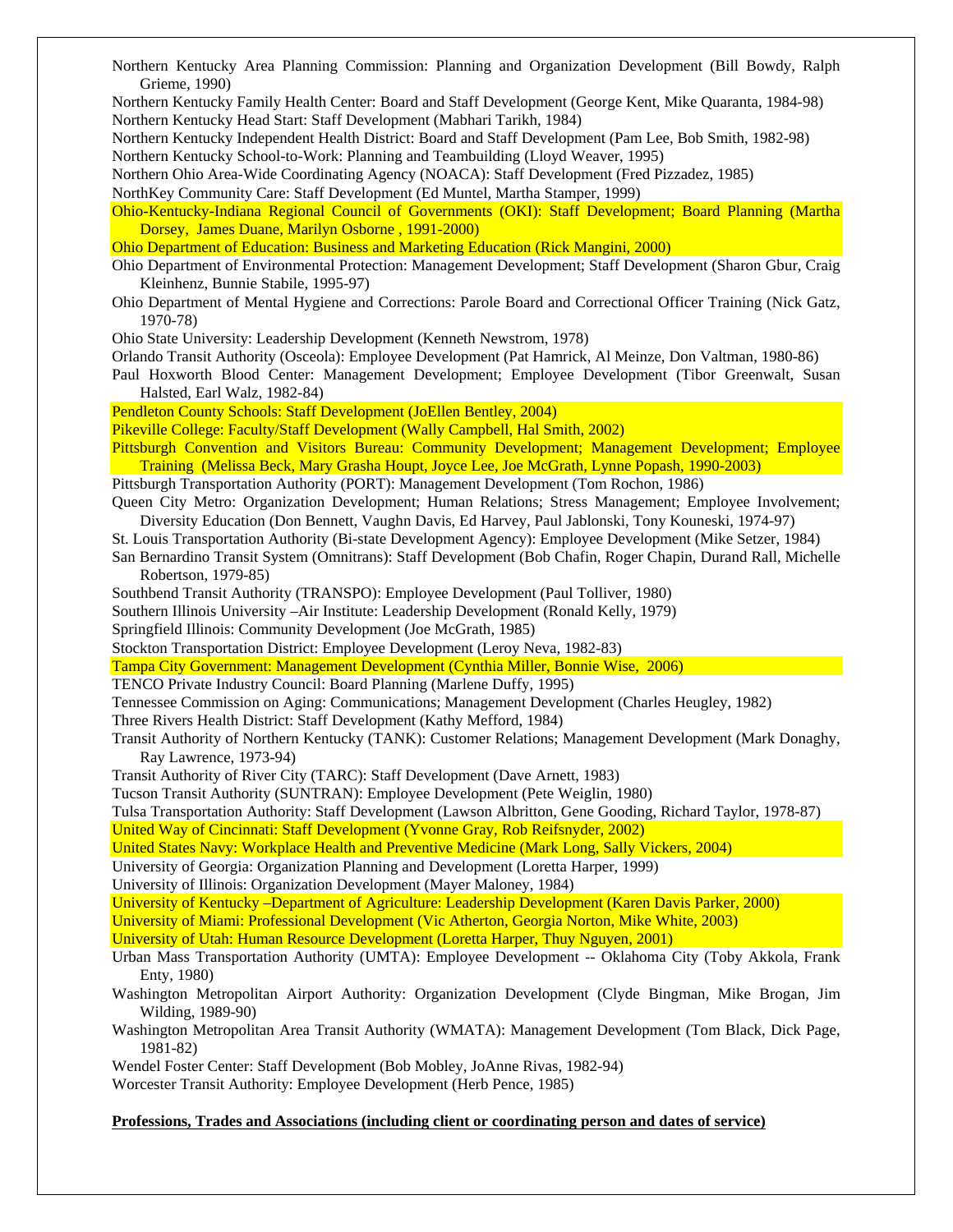Hahn, 1993) ACT–Covington: Urban Development (Phil Dempsey, Ralph Haile Jr., Mick Noll, Harry Patterson, 1980) Administrative Management Society: Stress Education (Claire Cohron, Mary Gray, Pat Ritz, 1981-82) American Association of Airport Executives (AAAE): Executive Development; Supervisory Training (William Grady, Ron Kelley, Jim McCue, 1976-83) American Medical Association: Physician Education (Janice Fleszar, 1999-2005) American Pubic Transit Association (APTA): Management Development; Stress Education; Leadership APTA (Bob Buchanon, Russell Harris, Melvin Howard, Tony Kouneski, Joe Niegoski, 1986-2006) American Society of Training Directors (ASTD): Management Development; Human Resource Development (Jack Cahall, Steve McMillen, 1976-1990) Associated General Contractors of America: Management Training (William Stewart, 1968-72) Association for Quality and Participation (AQP): The Human Side of Work (Cathy Kramer, Sara Olberding, Marlene Romer, Lil Weitkamp, 1989-92) Blue Ridge Institute: Leadership Development (Elizabeth Gower, Terry Tolan, 2001) Canadian Renderers Association: Communications; Stress Education (Ron Trickey, 1980-81) Central Kentucky Health Care Coalition: Leadership Development (Marcia Johnson, 1983) Central Kentucky Personnel Association: Management Development (George Binder, Linda Brooks, 1984) Cincinnati Board of Realtors: Communications; Human Relations; Leadership (Margo Tarr, Paul Wesselkamper, 1979- 84) Cincinnati Convention and Visitors Bureau: Staff Development (George Demarest, Mike Wilson, 1981-82) Cincinnati Editors Association: Communications (Martha Doyle, 1982) Cincinnati Health Consortium: Professional Development (Kerry Leffler, 1999) Cincinnati Personnel Association: Human Relations (Ardella Bachmann, Linda Gravett, 1987) Cincinnati Public Relations Association: Professional Development (Julie Maslov, 2000) Cincinnati State College: Management Education (Pat Huller, Jerri Thomas, 1991) Clermont Chamber of Commerce: Management Development (Dennis Begue, 1985-87) Clinical Laboratory Managers Association: Management Education (Lois Bonner, Ellen Christen, Mary Beth Kasper, Madonna Turner, Deborah Wolterman, 1991-2003) Construction Owners Association: Communication for Safety (Bill Koenig, Greg Sizemore, 1988) Covington Urban Renewal (ACT): Community Development -- Government, Business, Neighborhood (Ralph Haile, 1979-80) Dayton Foreman's Club: Leadership Development (Ed Nangle, 1966-79) Engineering Council of Missouri: Executive Development (Erwin Breihan, George Sallwasser, 1978-79) Executive Women International: Leadership Development (Jean Morrison, 2000) Federal Womens' Programs: Stress Education (Meg Owen, 1982) Financial Women International: CEO Communications (Donna Elam, 1990) Ford Motor-Sharefax: Employee Development (Larry Templeton, 1981) Governor's Conference on Leadership: Management Education (Gordon Mullins, 1980) Graduate Realtors Institute: Sales Training (Dick Rushing, 1977-79) Greater Cincinnati Consortium of Colleges and Universities: Leadership Development (Peggy Bertelsman, 1988) Greater Cincinnati Federal Executives Board: Production in the Workplace (Patrick Rafferty, 1987) Greater Cincinnati Human Resource Association: Management Development (Ardella Bachmann, 1986) Greater Cincinnati Restaurant Association: Stress Education; Management Development (Dan Fay, Pat Huller, 1981-91) Indiana Apartment Association: Management Development (Sharon Raybourne, 1981) Inter-Ethnic Council of Greater Cincinnati: Communication Across Cultures (Talitha Menendez DeLuco, 1996) International Association of Convention and Visitor Bureaus: Leadership Development (Elaine Fellin, Minah Lee, 2000-2002) International Association of Personnel in Employment Security: Employee Communication (Lee Cordray, 1992) International Auditors Association -- Ohio, Kentucky, Indiana: Stress Education; Communications; Leadership (Tom Carlisle, Tom Kassekert, Allen Stone, 1983-90) International City/County Management Association: Professional Development (Julie Butler, David Krings, 2004) International Fire and Arson Association: Leadership Development (Eugene Jewel, 1976-80) International Harvester Credit Union: Board Training (Lewis Jones, Angela Theriac, 1979) Junior Achievement: Leadership Training (Doug Dressman, Tom Hukle, 1977-84) Junior League of Cincinnati: Stress and Change (Anne Glover, 1983) Kenton –Boone Board of Realtors: Professional Education (Dan Dressman, 1986) Kentucky Association of Realtors: Professional Development (Dick Rushing, 1982) Kentucky Banking Association: Personnel Management (Roxann Platek, 1989)

ACI–NA -Airport Council International -- North America: Organization Development (George Doughty, Patty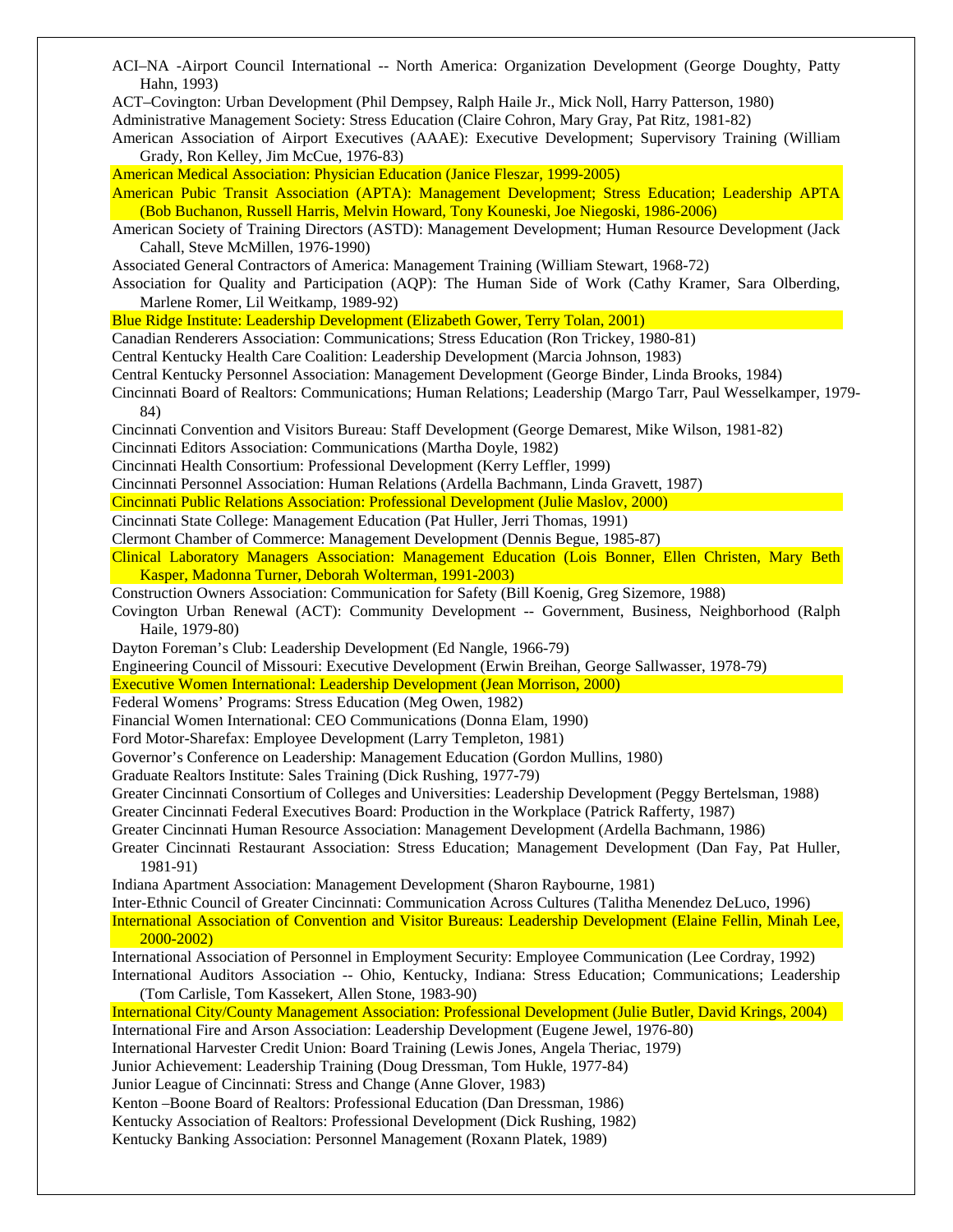Kentucky Bar Association: Professional Education (Jan Clark, Bruce Davis, Sherry Hayden, Lewis Payne, 2001- 2006)

Kentucky Council on Aging: Aging Needs and Services (Fanny Dorsey, 1977-80)

Kentucky Credit Union League: Board and Staff Development (Dave Countin, 1982-84)

Kentucky Equipment Association: Management Development (Jim Bruner, Terry Bryant, 1991)

Kentucky Health Department: Management Development (Grace Eddison, 1982-84)

Kentucky Health Directors' Association: Organization Planning (Kathy Mefford, Bob Smith, 1996-97)

Kentucky Homebuilders Association: Management Development (Don Wiedeman, 1980-82)

Kentucky Home Health Association: Management Development (Linda Bouland, Karen Hinkle, 1997)

Kentucky Hotel and Motel Association: Communication; Employee Relations (Steve Mullinger, 1979)

Kentucky Medical Insurance MICOA: Professional Development (David Hester, 2000)

Kentucky Real Estate Commission: Communications; Human Relations (Nat Sanders, Linda Woodruff, 1973-95)

Leadership Kentucky: Organization Development; Leadership Development (Julie Schmidt, Angela Woodward, 1991-2001)

Legacy of Northern Kentucky: Leadership Development (Mike Hammons, Tom Miller, 2002)

Louisville Board of Realtors: Sales Training; Managment Development (Nat Sanders, 1978-94)

Maine Development Foundation: Leadership (Kellie Guarino, Cheryl Miller, 2001)

Medical Library Association: Professional Development (Lisa McCormick, 2000)

Medical Office Managers Association: Communication and Leadership (Joan Henson, Susan Miller, 1994)

Meeting Planners International - Ohio, Kentucky, Indiana: Communications; Professional Development (Pat Kayser, Dwight Loken, 1981-83)

Miami Valley Management Association: Management Development (Ed Nangle, 1966-70)

Midwest Association of Convention and Visitor Bureaus: Communication; Leadership Development; Business Ethics (June Creager, Jane Foley, Mike Wilson, 1994-96)

Midwest Cooperative Education Association: Workplace Ethics (Jan Hamblen, Betsy John Jennings, 1985-1990)

Missouri City Managers Association: Leadership Development (John Butz, Richard Sheets, 2005)

National Forum for Black Public Administrators: Leadership Development (Karen Bearden, Mitchell Payne, 1993- 2002)

National Association of Real Estate License Law Officials (NARELLO): Leadership; Communications (Louise Gale, Rick Wolfe, 1979-82)

National Association of Regional Councils (NARC): Executive Development; Employee Involvement; Ethics in Government; Stress Management; Building a Regional Team (Patsy Chappelear, George Gaberlavage, Dick Hartman, Janice Villet, 1982-95)

National Association of Wholesaler - Distributors: Executive Development (Corine Fox, 2000-2002)

National Council on Drug and Alcohol Abuse: Valuing Diversity; Professional Ethics (Barbara Herman, 1992) National Council of Local Administrators: The Human Side of Work (Ron Edge, 1991)

National Intramural Recreational Sports Association (NIRSA): Communications; Teambuilding (Judith Bryant, 1991)

New Jersey Credit Union League: Board and Staff Training (Carla Tallau, 1984)

Northern Kentucky Chamber of Commerce: Management Education (Joe Jennings, 1991)

Northern Kentucky Convention and Visitors Bureau: Communications and Teamwork (Reggie Smith, 1978-80)

Northern Kentucky Human Resources Association: Business Ethics; Strategic Planning; Managing Complex Change (Ardella Bachmann, Pat Byrns, Ed Flick, Terri Stewart, 1987-98)

Northern States Utilities Association: Human Resources Development (Corless Wiley, 1985)

Ohio Association of Realtors: Communication Effectiveness (Jenna Bragg, 1983)

Ohio Association on Aging: Helping People Through Change (Amy Leonhardt, Penny Lovett, 2004-2006)

Ohio Credit Union League: Communications; Board Training (Larry Templeton, 1979)

Ohio Fire/Arson Association: Leadership Development (Edward Gassert, Eugene Jewell, 1977-78)

Ohio Hospital Association: Participative Management: Employee Involvement; Human Resources Development (Debbe Endress, Joe Ruggles, 1990-98)

Ohio State University -- John Glenn Institute: Management Development - Ohio City Management Association (Cindy Holodnak, 2000)

Paperboard Packaging Council: Managing Complex Change (Richard Garber, Bob Neff, 1997)

Savings and Loan League of Kentucky: Communications; Stress Management (Jerry Bell, 1980)

Sister Cities of Cincinnati: Board Planning (Mike Klembara, 1977)

Southeastern Regional Directors of Hospital Development and Volunteers: Leadership Development (Susan Grier, 2005)

The Honor Society of Nursing –Sigma Theta Tau International : Leadership Development (Karen Hill, 2005) Thomas More College: Faculty Development (Charles Benson, 1987)

Tourism Council of Greater Cincinnati: Professional Development (Elise Hyder, Diane Spurlock, 1999)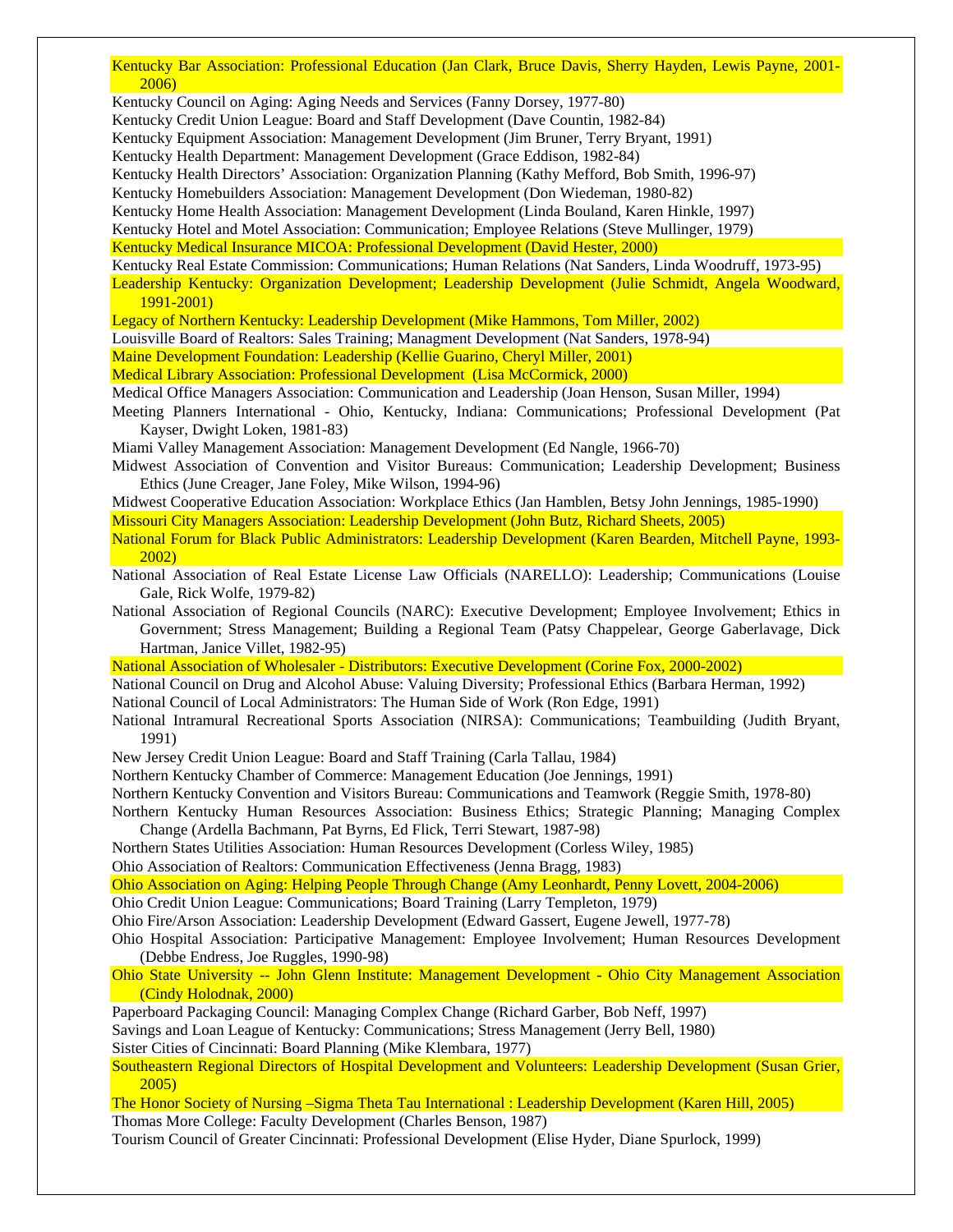United Automobile Workers (UAW): Labor Leadership (Bill LeMaster, 1975-82)

United States Postal Employees: Board and Staff Development (Anne Martin, 1979)

- United States Renderers Association: Communication; Employee Education; Executive Development (George Becker, Bob Horan, Joe Landers, Bob Warner, 1985-89)
- United Way of Kentucky: Leadership Development (Deby Davis, Steve Perkins, Tim Ritchie, Terry Tolan, 1999- 2003)

United Way – South East Association: Leadership Develoment (Joe Tolan, 2003)

University of Cincinnati: Management Training; Executive Development (Howard Bell, Brenda Curry, Larry Graziani, Charles Leffler, Susan Malaga, James Murphy, Chris Potter, Phil Rosenzwieg, Robert VeVerka, Mary Francis Warner, 1976-2006)

University of Georgia (SERDI): Executive Development (George Dick, Paul Hardy, Jim Youngquist, 1999-2005)

- University of Kentucky -- Hopkinsville Community College: Faculty and Staff Development (Mary Helen Adams, 1986)
- University of Kentucky Medical Center-University Health Services: Leadership Development (Karen Clancy, Greg Moore, 2005-2006)

University of North Carolina: Public Executive Leadership Development (Carl Stenberg, Rebecca Troutman, 2005- 06)

University of Tennessee–Institute for Public Service: Southeastern Aging Conference -- Stress and Change (Nelda Barnett, Charles Hewgley, Everett Smith, 1982)

Texas Christian/Southern Methodist University: Drugs and Society (Barbara Brown, Sam Brito, 1992)

Young Presidents Organization (YPO): Executive Development (Larry Albice,Wayne Carlisle, Bob Neff, Phil Ringo, Bob Sumerel, 1985-96)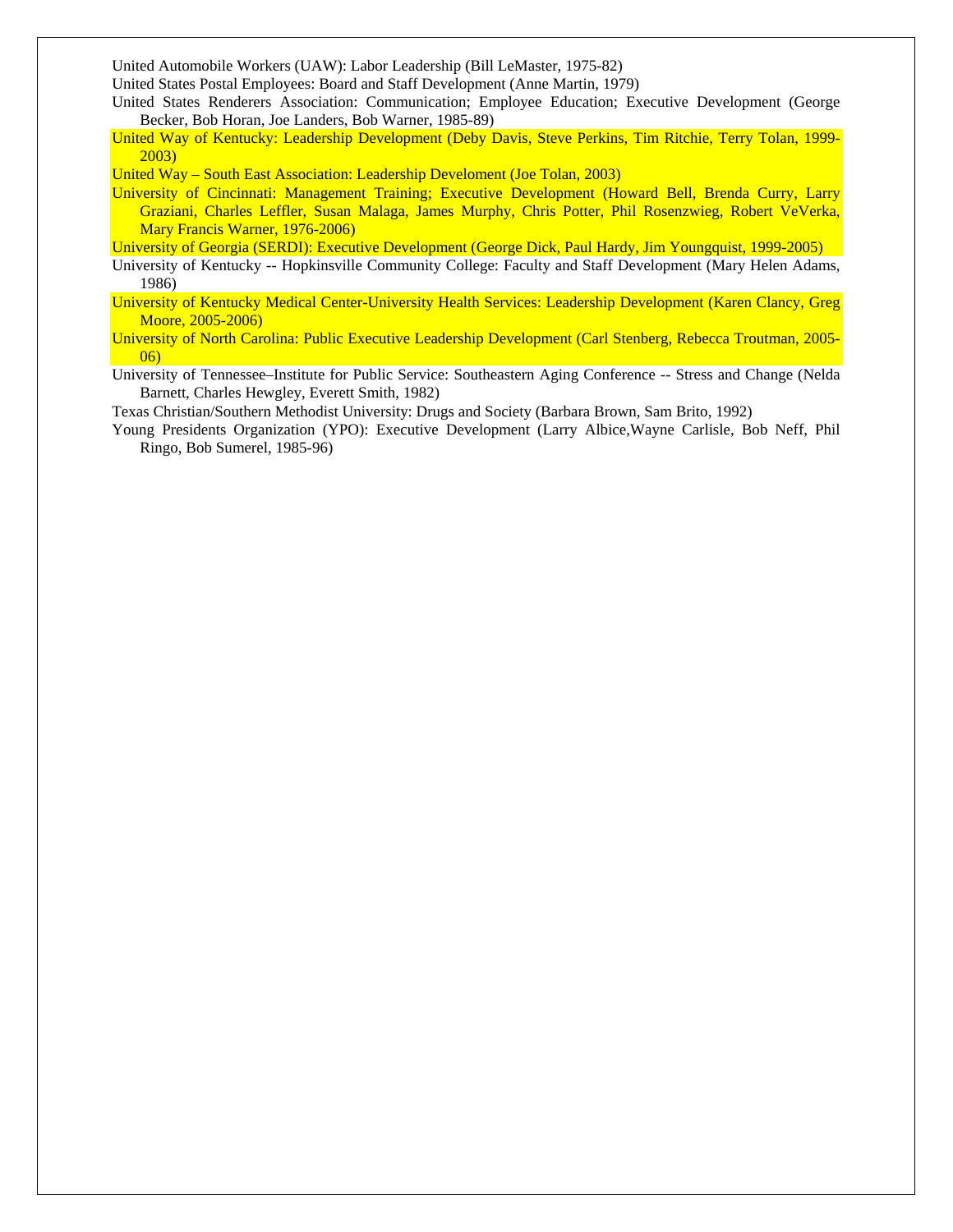### POSITIONS HELD

| 1966-1970    | <b>Labor Relations</b><br><b>Ford Motor Company</b>                    |
|--------------|------------------------------------------------------------------------|
| 1970-1972    | <b>Assistant Professor of Business</b><br>Northern Kentucky University |
| 1972-1975    | <b>Associate Professor of Business</b><br>Northern Kentucky University |
| 1975-present | Professor of Psychology<br>Northern Kentucky University                |

# CURRENT STUDIES AND INTERESTS

- The Changing Meaning of Work
- Organization Development
- Coping Skills for Personal and Social Adjustment
- Humanistic Psychology

PUBLICATIONS - Author of the following books:

- **The Art of Leadership**
- **Stress: Living and Working in a Changing World**
- **Building Community: The Human Side of Work**
- **Stress Without Distress: Rx For Burnout**
- **Communication: The Miracle of Dialogue**
- **Human Behavior: Why People Do What They Do**
- **Ethics: Fire In A Dark World**
- **Leadership: Nine Keys To Success**
- **Morale: Quality Of Work Life**
- **Performance: Managing For Excellence**
- **Groupstrength: Quality Circles At Work**

#### **HONORS**

Professor of the Year - Northern Kentucky University

Strongest Influence Award - Northern Kentucky University Alumni Association

- Graduation Honors George Williams College - University of Vienna
	- University of Cincinnati

# **PERSONAL**

Family - Wife and three children Home - Trenton, Maine

# Age - 63 years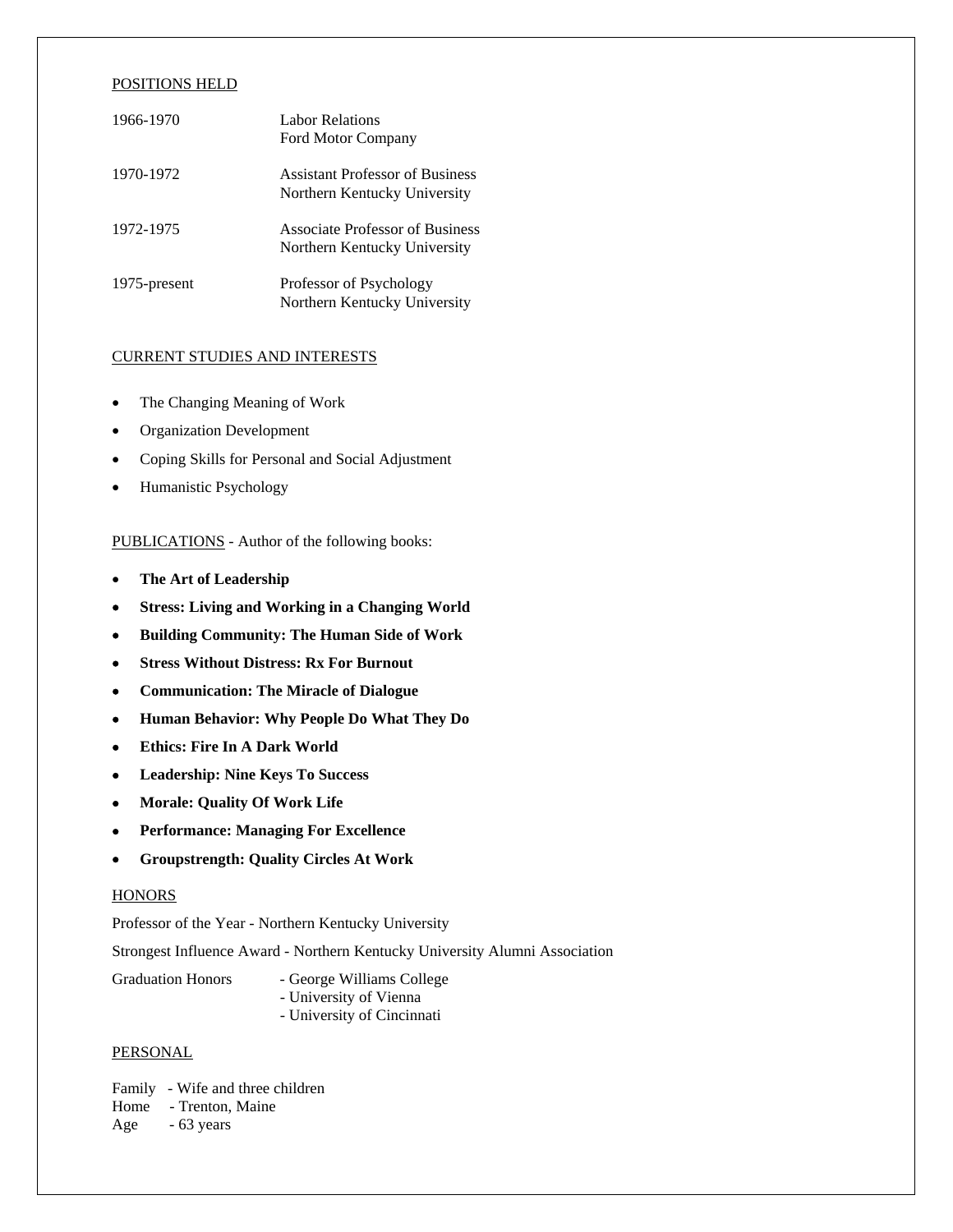#### EDUCATION

| George Williams College, Undergraduate |                           | Psychology and Philosophy (major                              |  |
|----------------------------------------|---------------------------|---------------------------------------------------------------|--|
| 1961 - 1965                            |                           | professors -- Alex Shukin and Arthur                          |  |
|                                        |                           | Steinhaus)                                                    |  |
| University of Vienna, Fellowship Year  |                           | Psychology and Philosophy (major                              |  |
| 1963-1964                              |                           | professors--Viktor Frankl and Edward                          |  |
|                                        |                           | Mowatt)                                                       |  |
| University of Cincinnati, Graduate     |                           | Industrial Psychology (major                                  |  |
| 1965-1970                              |                           | professors--Lucien Cohen and                                  |  |
|                                        |                           | William Stewart)                                              |  |
| Dissertation Topic:                    |                           | Determinants of Success for Million Dollar Roundtable Members |  |
|                                        | in the Insurance Industry |                                                               |  |

#### TEACHING EXPERIENCE

#### **Courses taught at the undergraduate or graduate level:**

- A. Principles of Economics I
- B. Principles of Economics II
- C. Management and Organization
- D. Behavior Theory and Business Practice
- E. Supervisory Development
- F. Human Relations
- G. Small Business Management
- H. Introduction to Psychology
- I. Organizational Psychology
- J. Applied Organizational Psychology
- K. Special Topics in Organizational Behavior
- L. T-Group Theory and Laboratory Practice
- M. Workforce Values
- N. Personal Adjustment
- O. The Human Side of Work
- P. Humanistic Psychology
- Q. Organizational Consulting

# **Description of Current Courses**

#### *PSY 100 Introduction to Psychology*

Psychology as the study of behavior; history, methods, learning, human development, intelligence, personality, therapy; abnormal and social psychology.

*PSY 200 Psychology of Personal Adjustment*

 Personal growth and development; coping with change, values clarification, moral development; interpersonal relations, social problems, and career choices.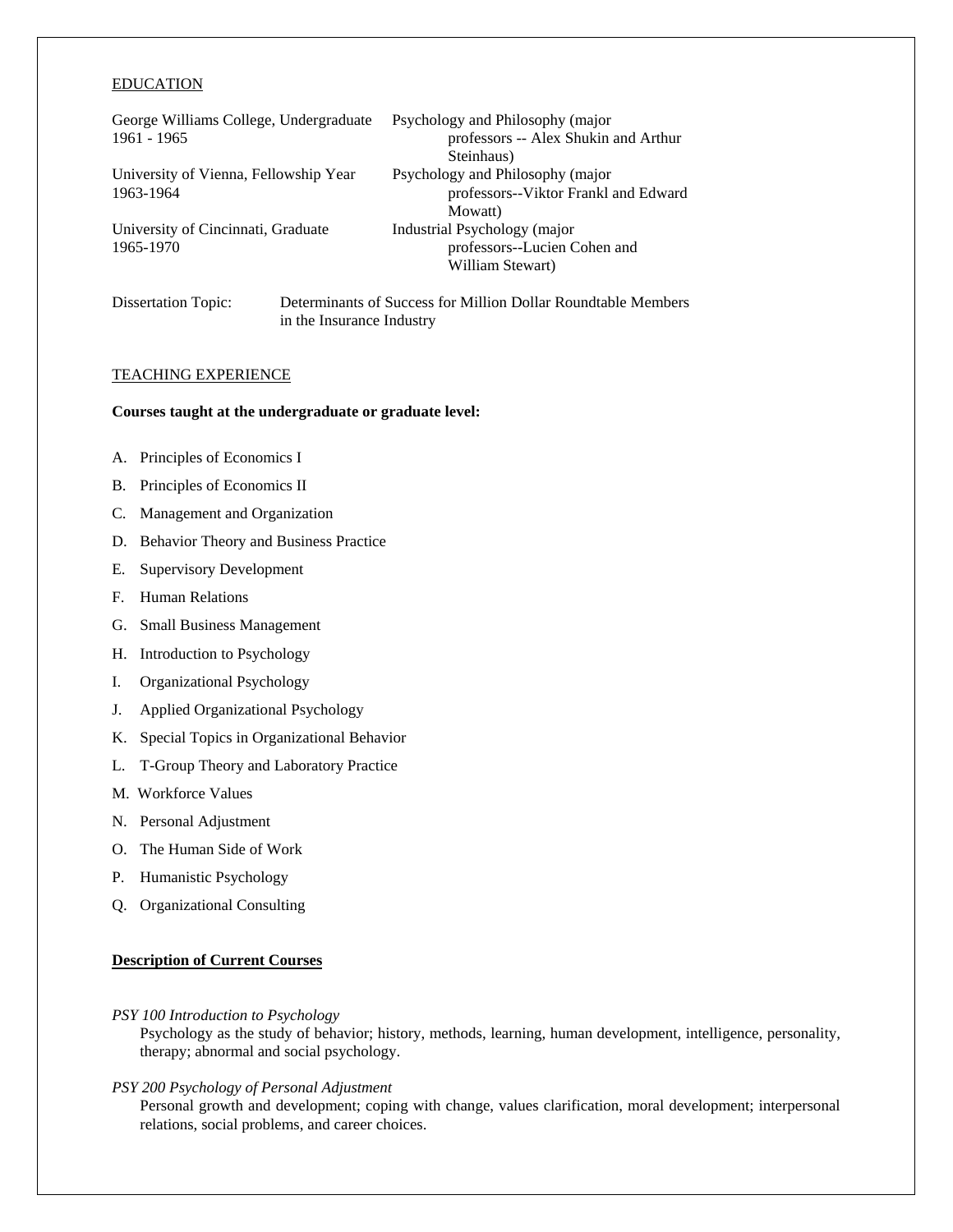# *PSY 302 The Human Side of Work*

Psychology of work behavior; interpersonal relations and organizational effectiveness; communication, morale, stress, leadership styles, values, ethics, problem solving techniques, and cross-cultural aspects of the work experience. The approach to learning is experiential and may include some field assignments.

# *PSY 350 Training Group Theory and Laboratory Method*

 Small groups and development of interpersonal effectiveness; individual and group roles; resolution of conflicts; interpersonal trust; personal growth; helping relationships.

# *PSY 370 Humanistic Psychology*

 Humanistic Psychology in historical context: Greek, Renaissance, and modern developments; comparison with psychoanalysis and behaviorism; major theories of Allport, Fromm, Maslow, Jung, Rogers, Frankl, and Perls; central themes -- experience, identity, meaning, freedom, responsibility, and human potential for growth.

# *PSY 694 Organizational Consulting*

A comprehensive overview of organizational consulting, including history, specializations and contexts. Fundamental principles, effective practices, and emerging issues are studied. The "mindset" of the contemporary consultant is the focus of the course with special attention to education, skills and professional integrity. The course includes panel presentations and insights from practitioners, gate keepers and buyers of consulting services.

# **Addresses, Studies and Articles:**

- 1. "The Use and Abuse of Psychological Tests," Ohio Parole Board, 1970
- 2. "Evaluation of Training at the Ohio Correctional Academy," State of Ohio, 1971
- 3. "Evaluation of Management and Performance at the Frenchburg Correctional Facility," Commonwealth of Kentucky, 1972
- 4. "Management Training for the Indiana Department of Corrections -- Based Upon Critical Incident Analysis," State of Indiana, 1972
- 5. "Roles and Responsibilities of Union Leadership," United Automobile Workers, 1975
- 6. "Communications -- Power of the Spoken Word," American Society of Training Directors, 1976
- 7. "Caught in the Middle -- Problems and Potentials for Front-line Supervisors," American Association of Airport Executives, 1977
- 8. "Motivation: of Chimps, Children, and Man," Jefferson County School Board, 1977
- 9. "Leadership -- The Cornerstone of Fire Service," Ohio State University International Arson Investigation School, 1978
- 10. "The Quality Movement -- Democracy at Work," Cincinnati Milacron, 1979
- 11. "Personality Styles and Resolving Conflict: Chocolate, Vanilla or Strawberry -- which are you?" National Association of Real Estate License Law Officials, 1979
- 12. "Stress Without Distress in Public Service," Governor's Conference on State and Local Government, 1980
- 13. "Planning, Implementation, and Evaluation of Programs for the Aging," U.S. Conference on Aging, 1981
- 14. "Managing for Productivity -- Surviving the Breakup," AT&T, 1982
- 15. "Organizational Excellence -- Strategies for Success," IBM Corporation, 1982
- 16. "Quality: If Japan Can Do It, Why Can't We....In Public Service," Governor's Conference on State and Local Government, 1984
- 17. "Strategic Planning for Boards and Managements," Airport Operators Council International, 1988
- 18. "A Participative Management Primer," Journal for Quality and Participation, 1989
- 19. "Teaching Business Ethics," The Balance Sheet, 1989
- 20. "Ethics in Government," National Association of Regional Councils, 1990
- 21. "Developing an Ethical Climate for Excellence," Journal for Quality and Participation, 1990
- 22. "Participative Management: Quality is a Team Sport," Ohio Hospital Association, 1990
- 23. "How to Manage Morale," Personnel Journal, 1990
- 24. "Work Morale: It's Value, Measurement and Development," Western Illinois Journal of Business, 1990
- 25. "Mapping Work Group Morale," Journal for Quality and Participation, 1991
- 26. "Communication for Safety: Personality Plays a Part -- in the cockpit, control tower, and boardroom," Federal Aviation Administration, 1991
- 27. "Work Morale Assessment and Development for the Clinical Laboratory Manager," Clinical Laboratory Management Review, 1992